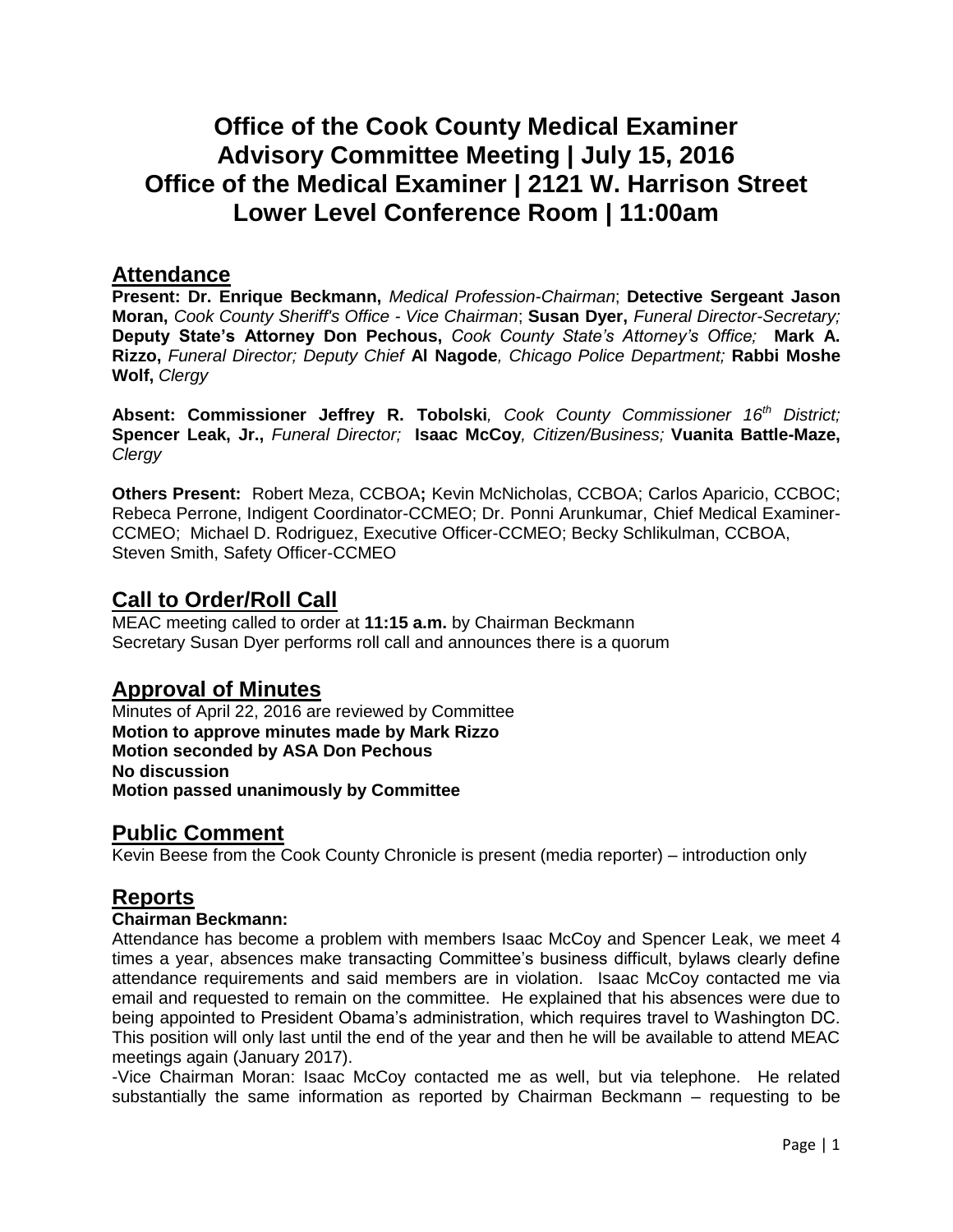retained on committee – will return in January 2017. Due to Isaac McCoy's commitment to civic duty, Vice Chairman Moran recommended to the committee that he be retained.

#### **Motion by Rabbi Wolf: To accept Isaac McCoy's explanation of absences and retain him as a Member of the MEAC Motion seconded by Secretary Dyer No discussion Motion passed unanimously by Committee**

Spencer Leak has also recently missed multiple Committee Meetings. In 2014, the bylaws were amended to accommodate Mr. Leak's daily business schedule and the committee voted to retain him as a member after multiple absences in previous years. Chairman Beckmann recommends to committee that he notify President Preckwinkle of Spencer Leak's absences and request a replacement according to the bylaws.

#### **Motion by Mark Rizzo: Authorize Chairman Beckmann to inform President Preckwinkle of Spencer Leak's absences and request a replacement according to the committee bylaws**

#### **Seconded by Vice-Chairman Moran Discussion:**

- Mark Rizzo: The funeral business, as well as some other professions represented on the Committee, make it difficult to predict conflicts, but Spencer Leak has displayed a pattern of absences. Would like to suggest to President Preckwinkle that she seek another funeral director to replace Leak on the Committee.

- Vice Chairman Moran agreed

#### **Motion passed unanimously by Committee**

Commissioner Tobolski has not attended one meeting since his appointment. Carlos Aparicio from the Commissioner's Office has always attended in the Commissioner's place The absence of the Commissioner position on the committee is different in that there is no term limit for them. - Vice Chairman Moran: The problem with Mr. Aparicio attending in Commissioner Tobolski's place is that Mr. Aparicio has no voice or vote.

-Carlos Aparicio: Explained that in addition to his duties as Commissioner he is also a Mayor of a village and that items come up that require the Commissioner's time. He recommends that Commissioner Tobolski continue to represent the CCBOC by attending at least two meetings per year starting at the October meeting. Committee accepts Mr. Aparicio's recommendation.

Congratulations to Dr. Ponni Arunkumar for her unanimous appointment to the Chief Medical Examiner position. She worked very closely with Dr. Cina to achieve N.A.M.E. accreditation and continues to advance the Office of the Medical Examiner.

#### **Dr. Arunkumar:**

Cooler count-168

Storage Cases-37 (Cooler Level is down)

- Next Indigent Burial scheduled for July 27<sup>th</sup> which will include Unidentified and Fetal Cases and the rest of 2014 Unclaimed Cremated Remains
- Annual Report copy distributed to Committee for information and review.
- Maintain N.A.M.E. accreditation
- Several open positions still at office. They include Deputy Chief Medical Examiner, Chief of Toxicology, Compliance Officer, and Assistant Medical Examiner